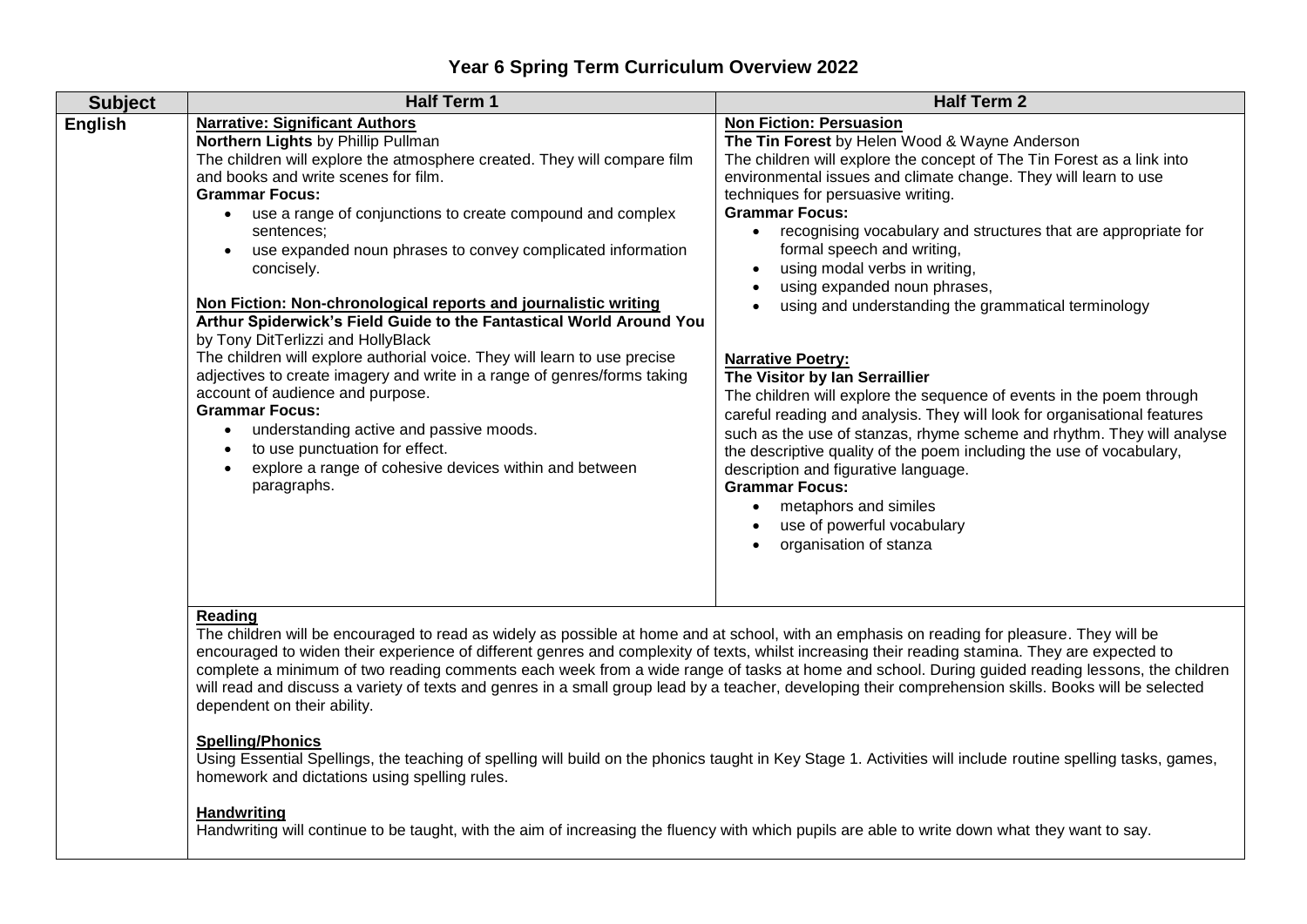| <b>Mathematics</b> | <b>Fractions:</b> Continuation from autumn term.                                                                                                         | <b>Properties of Shape including Angles</b>                                  |  |
|--------------------|----------------------------------------------------------------------------------------------------------------------------------------------------------|------------------------------------------------------------------------------|--|
|                    | multiply fractions by whole numbers.                                                                                                                     | classifying 2-D shape: triangles and quadrilaterals                          |  |
|                    | multiply fractions by fractions.<br>$\bullet$                                                                                                            | parts of a circle                                                            |  |
|                    | divide fractions by whole numbers.                                                                                                                       | using the relationship between diameter and radius                           |  |
|                    | four rules with fractions.                                                                                                                               | using a protractor to measure angles                                         |  |
|                    | calculating fractions of an amount.<br>$\bullet$                                                                                                         | draw lines and angles accurately Recap                                       |  |
|                    | <b>Decimals</b>                                                                                                                                          | introduce properties of angles                                               |  |
|                    | The children already have an understanding place value up to 2 decimal                                                                                   | angles on a straight line Recap                                              |  |
|                    | places, however it would be useful to recap this.                                                                                                        | angles around a point Recap                                                  |  |
|                    | decimals up to 2 decimal places Recap                                                                                                                    | calculate angles<br>$\bullet$                                                |  |
|                    | understanding hundredths Recap                                                                                                                           | vertically opposite angles                                                   |  |
|                    | three decimal places<br>$\bullet$                                                                                                                        | angles in a triangle                                                         |  |
|                    | multiplying decimals by whole numbers<br>$\bullet$                                                                                                       | finding missing angles                                                       |  |
|                    | dividing decimals by whole numbers<br>$\bullet$                                                                                                          | angles in quadrilaterals                                                     |  |
|                    | decimals as fractions                                                                                                                                    | angles in regular polygons                                                   |  |
|                    | changing fractions to decimals<br>$\bullet$                                                                                                              | draw regular polygons accurately                                             |  |
|                    | <b>Percentages</b>                                                                                                                                       | naming and identifying the properties of 3-D shapes                          |  |
|                    | understanding percentages Recap                                                                                                                          | draw nets of 3-D shapes<br>$\bullet$                                         |  |
|                    | fractions to percentages                                                                                                                                 | <b>Measurement: Converting units</b>                                         |  |
|                    | finding equivalent fraction/decimal/percentages (FDP)<br>$\bullet$                                                                                       | converting metric units                                                      |  |
|                    | ordering FDP<br>$\bullet$                                                                                                                                | calculate metric units                                                       |  |
|                    | percentages of an amount<br>$\bullet$                                                                                                                    | miles and kilometres                                                         |  |
|                    | percentages - missing values                                                                                                                             | imperial measures<br>$\bullet$                                               |  |
|                    |                                                                                                                                                          | Perimeter, Area and Volume                                                   |  |
|                    |                                                                                                                                                          | area of shapes - Recap                                                       |  |
|                    |                                                                                                                                                          | area and perimeter                                                           |  |
|                    |                                                                                                                                                          | area of a triangle                                                           |  |
|                    |                                                                                                                                                          | area of a parallelogram                                                      |  |
|                    |                                                                                                                                                          | what is volume? Recap                                                        |  |
|                    |                                                                                                                                                          | volume of a cuboid                                                           |  |
|                    |                                                                                                                                                          |                                                                              |  |
|                    | These skills will be taught separately. However, the children will be given opportunities to make rich connections across mathematical ideas to develop  |                                                                              |  |
|                    | fluency, mathematical reasoning and competence in problem solving. They will also apply their mathematical knowledge to science and other                |                                                                              |  |
|                    | subjects.                                                                                                                                                |                                                                              |  |
|                    |                                                                                                                                                          |                                                                              |  |
| <b>Science</b>     | <b>Light - Physics</b>                                                                                                                                   | <b>Animals including humans - Biology</b>                                    |  |
|                    | The children will learn to recognise that light appears to travel in straight                                                                            | Children will identify and name the main parts of the human circulatory      |  |
|                    | lines; use the idea that light travels in straight lines to explain that objects                                                                         | system, and describe the functions of the heart, blood vessels and blood;    |  |
|                    | are seen because they give out or reflect light into the eye.                                                                                            | recognise the impact of diet, exercise, drugs and lifestyle on the way their |  |
|                    | They will be able to explain that we see things because light travels from<br>light sources to our eyes or from light sources to objects and then to our | bodies function; describe the ways in which nutrients and water are          |  |
|                    | eyes and they will use the idea that light travels in straight lines to explain                                                                          | transported within animals, including humans.                                |  |
|                    | why shadows have the same shape as the objects that cast them.                                                                                           |                                                                              |  |
|                    |                                                                                                                                                          |                                                                              |  |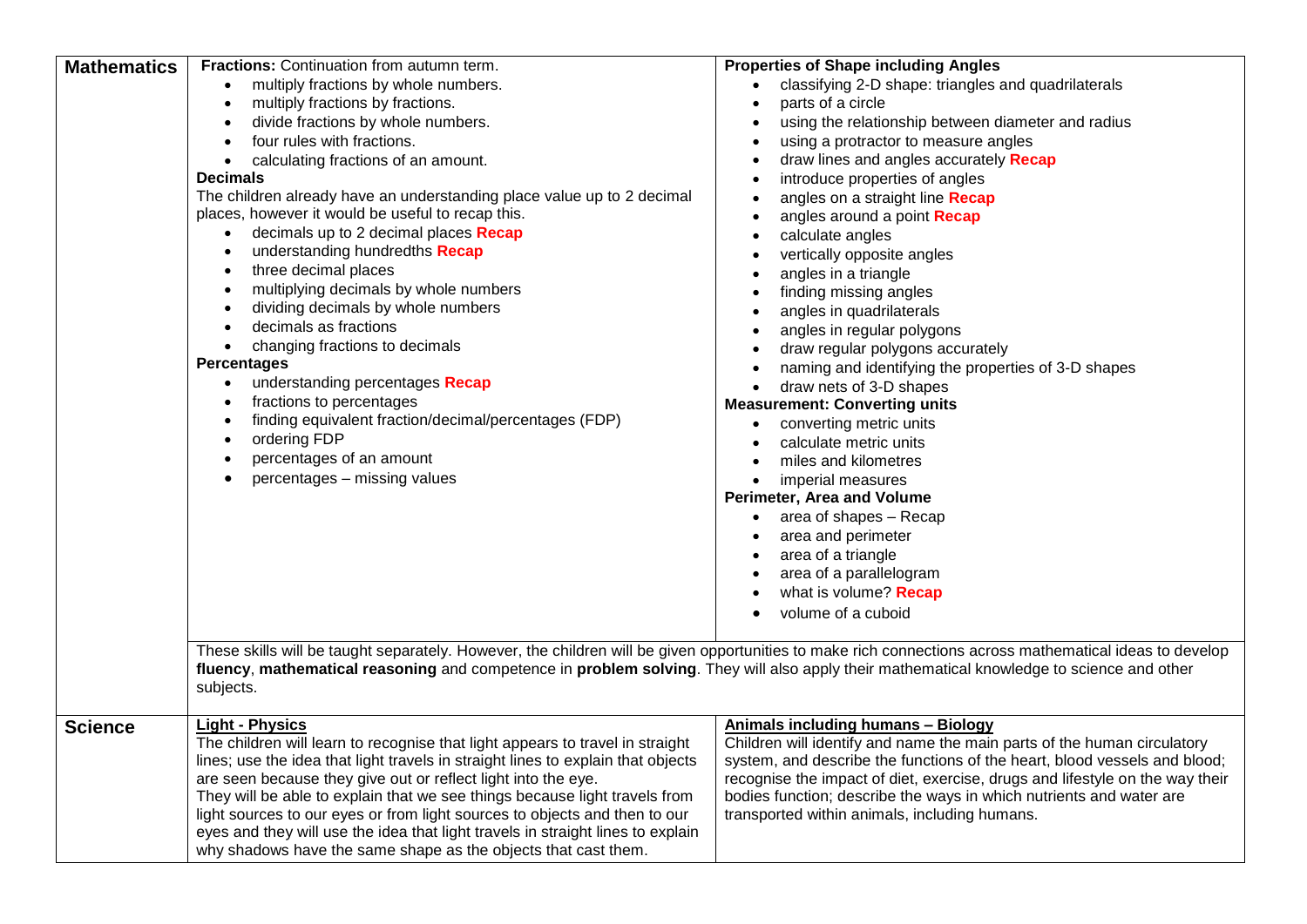|                                                                | When working scientifically, the children will investigate the relationship between light sources, objects and shadows and explore the work of<br>scientists and scientific research.<br>They will:<br>Using scientific knowledge to ask questions and draw conclusions<br>Planning different types of enquiry<br>Controlling variables where necessary<br>$\bullet$<br>Taking accurate measurements<br>$\bullet$                                                                                 |                                                                                                                                                                                                                                                                                                                                                                                                                    |  |
|----------------------------------------------------------------|---------------------------------------------------------------------------------------------------------------------------------------------------------------------------------------------------------------------------------------------------------------------------------------------------------------------------------------------------------------------------------------------------------------------------------------------------------------------------------------------------|--------------------------------------------------------------------------------------------------------------------------------------------------------------------------------------------------------------------------------------------------------------------------------------------------------------------------------------------------------------------------------------------------------------------|--|
| <b>Computing</b>                                               | <b>Online Safety</b><br>These computer based activities provide in-depth coverage of computing<br>related online safety aspects such as online safety behaviour, screen time<br>and being able to identify secure websites, spoof websites, phishing and<br>other email scams.                                                                                                                                                                                                                    | <b>Spreadsheets</b><br>In computing, the children will learn how to navigate around a<br>spreadsheet; they will learn to explain what rows and columns are and<br>enter data including text, numbers and images into cells. Pupils will to<br>enter simple formulae into cells and begin to start using a spreadsheet to<br>model a real-life situation and use calculations to work out mathematical<br>problems. |  |
|                                                                | <b>Online Safety</b><br>Throughout computing lessons, the children will discuss essential online-safety rules and learn to use technology safely, respectfully and responsibly,<br>recognising acceptable/unacceptable behaviour and identifying a range of ways to report concerns about content and contact.                                                                                                                                                                                    |                                                                                                                                                                                                                                                                                                                                                                                                                    |  |
| Art &<br>Design/<br><b>Design</b><br><b>Technology</b><br>(DT) | Art: A Sense of Place<br>The children will explore the rural and/or urban landscape as a starting point for two-dimensional work. They will record their observations through<br>drawing and photography. They will use shape, form, space, colour, texture and pattern to develop and communicate their ideas. They will consider the<br>concepts, methods and materials employed by artists who have responded to landscapes in different ways such as through colour, tone and<br>composition. |                                                                                                                                                                                                                                                                                                                                                                                                                    |  |
| <b>History</b><br>Geography                                    | <b>South America - The Amazon</b><br>Children will locate the World's countries, using maps. They will be<br>concentrating the continent of South America's environmental regions, key<br>physical and human characteristic, countries and major cities. The<br>children will find out about the Amazon region of South America,<br>considering what it is like to live in the region as well as how it is being<br>damaged and how it can be protected.                                          | <b>Protecting the Environment</b><br>In this unit, the children will consider if we are damaging our world and<br>how we can protect it. The children will investigate energy production, the<br>oceans and minerals, as well as conducting an enquiry into how the<br>school can become more sustainable.                                                                                                         |  |
| <b>Modern</b><br>Foreign<br>Language:<br><b>French</b>         | <b>Football champions</b><br>Pupils develop many important strategies in this football themed topic,<br>which they can use in their future learning of other languages and<br>subjects. Children develop their speaking and listening skills; asking and<br>responding to questions about football as well as working on their written<br>French by adapting football player profiles.                                                                                                            | In My French House<br>Pupils learn how to describe a house, the different rooms and who lives<br>there. They also learn about prepositions to explain where items are<br>arranged in their bedrooms and consolidate the grammar and vocabulary<br>they have learned by writing a letter to describe their family, home and<br>bedroom.                                                                             |  |
| <b>Music</b>                                                   | <b>Composition: Silent Movies</b><br>This term, the children will discuss different starting points, which inspire composition before exploring how the music for a silent movie reflects the<br>story. They will invent symbols to represent percussion sounds and explore how these sound effects contribute to the action and slapstick humour of                                                                                                                                              |                                                                                                                                                                                                                                                                                                                                                                                                                    |  |